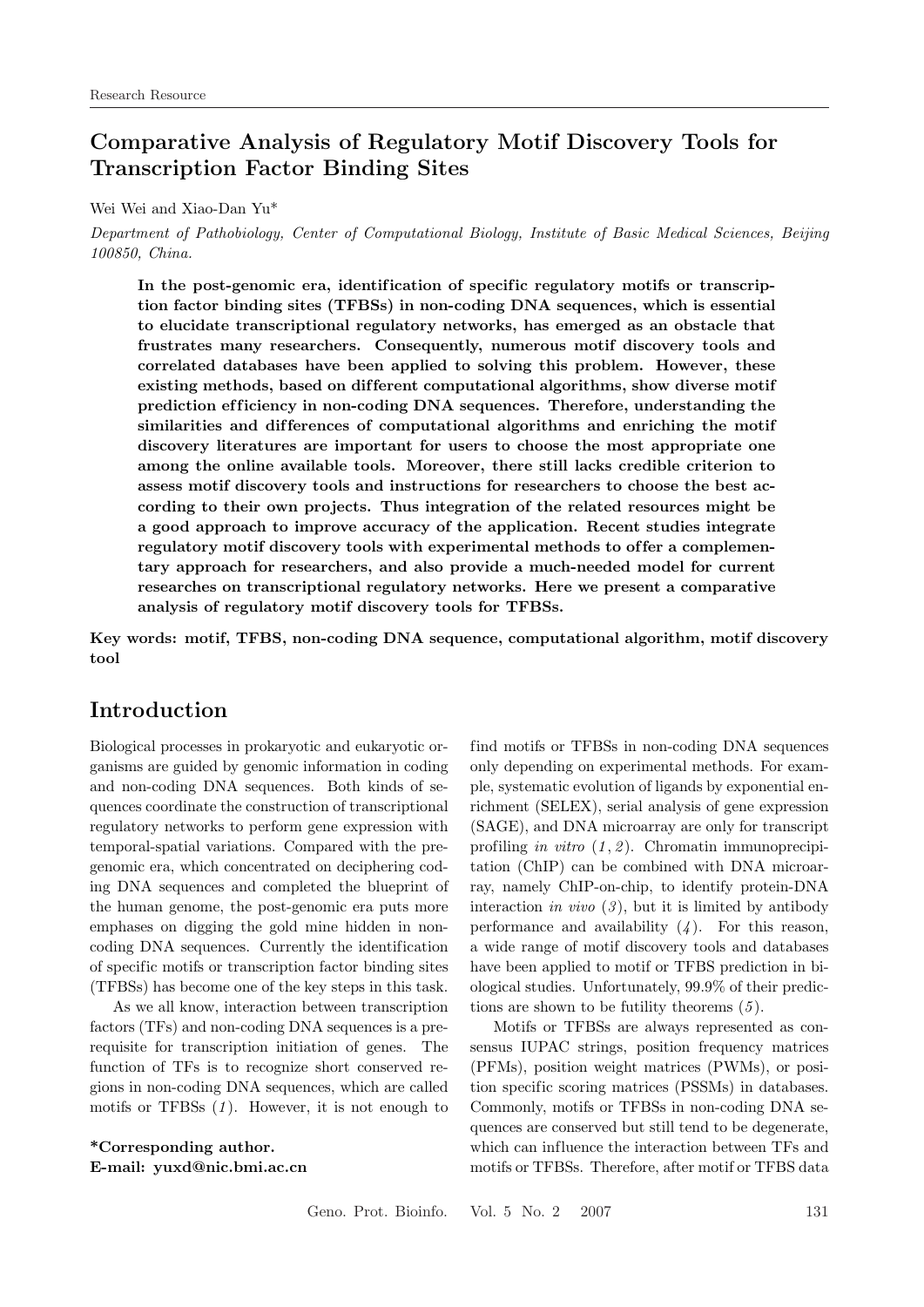are collected and aligned from experimental or computational results, relevant consensus IUPAC strings can be constructed by selecting a degeneracy base pair symbol for each position in the alignment (*5* ). The motif or TFBS data can also be modeled as PFM by aligning identified sites and counting the frequency of each base pair at each position of the alignment (*6* ). Usually, PFM should be converted into PWM or PSSM according to formulas (*5 , 7* ). Site scoring of non-coding DNA sequences can be calculated by computing the values for each position in PWM or PSSM model (*5* ). Moreover, by using sequence logos, PWM can be displayed with color and height proportional to the base pair frequency and information content for each position by formulas (*8* ).

In 1970s, scientists predicted that the pivotal dif ference between human and chimpanzee was located in non-coding DNA sequences rather than coding DNA sequences (*9* ). Since then many essential elements of transcriptional regulatory networks have been identified in non-coding DNA sequences, including promoters, enhancers, insulators, silencers, and locus control regions (*6* ). Nowadays, the discovery of motifs is mainly limited in canonical  $5'$  termini of known genes, where TFs are generally thought to bind in. Nevertheless, recently some researches have shown that only small proportion of motifs or TFBSs lie in immediate upstream sequences of well-characterized protein-coding genes, while the rest of them exist in either introns or 3' regions  $(6, 10, 11)$ .

A number of algorithms to discover motifs have been applied previously, for example, BE95 (*12* ), KYD96 (*13* ), DB97 (*14* ), vHRCV00 (*15* ), BJVU98 (*16* ), EP20 (*17* ), KFQW99 (*18* ), and so on. However, many of these algorithms were designed for finding longer or more common motifs rather than for identifying TFBSs (*19* ). The price paid for this generality is that many of the cited algorithms are not guaranteed to find globally optimal solutions, since they employ some forms of local search, such as Gibbs sampling, expectation maximization (EM), and phylogenetic algorithms. In this study, we give a brief introduction to the algorithm design and analysis for TFBSs with a focus on problems in comparative motif discovery.

# **Results and Discussion**

## **Combinatorial approaches**

Among the possible algorithmic approaches, combinatorial approaches try to exhaustively explore all the ways that a molecular process could happen.

This leads to hard combinatorial problems for which ef ficient algorithms are required. Thus this kind of algorithms must make use of complex data representations and techniques.

## *Sequence-driven or Sample-driven (SD) algorithms*

SD algorithms try to find comparative patterns by comparing the given length strings and looking for local similarities between them. They are based on constructing a local multiple alignment of the given non-coding DNA sequences and then extracting the comparative patterns from the alignment by combining the segments, which is common to most of the non-coding DNA sequences (*20* ).

### *Pattern-driven (PD) algorithms*

PD algorithms are based on enumerating candidate patterns in a given length string and inputting substrings with high fitness. The advantage of PD algorithms is that they can search the best comparative patterns in some limited sizes (*20* ). Compared with SD algorithms, PD algorithms can be performed intelligently so that patterns are not present in the data that are not generated. For example, if a pattern *α* is not frequently present in the data, then there will be no frequent refinement that makes  $\alpha$  more specific (hitting in even fewer places) in the data either (*20* ).

### *Multiprofiler*

This algorithm mainly utilizes multi-profiles that generalize a notion of a profile to detect subtle patterns that might escape detection by standard profiles (*21* ). It is designed for finding particularly subtle motifs even in the case when real motifs may be blurred by random ones. The advantage of Multiprofiler is that it takes much less time (*21* ). Kravchenko *et al* used Multiprofiler to search and statistically assess putative motifs in promoter regions of co-regulated genes, where the discovered over-represented sites could be totally verified by cell transfection experiments (*22* ).

#### *Consensus*

This approach determines all possible pairwise alignments of matrices and remains words to create two sequence alignments. It scores the two sequence alignments by using information content, and the highest scoring will be saved (*23* ). Each of the two sequence matrices is paired with each word that is not already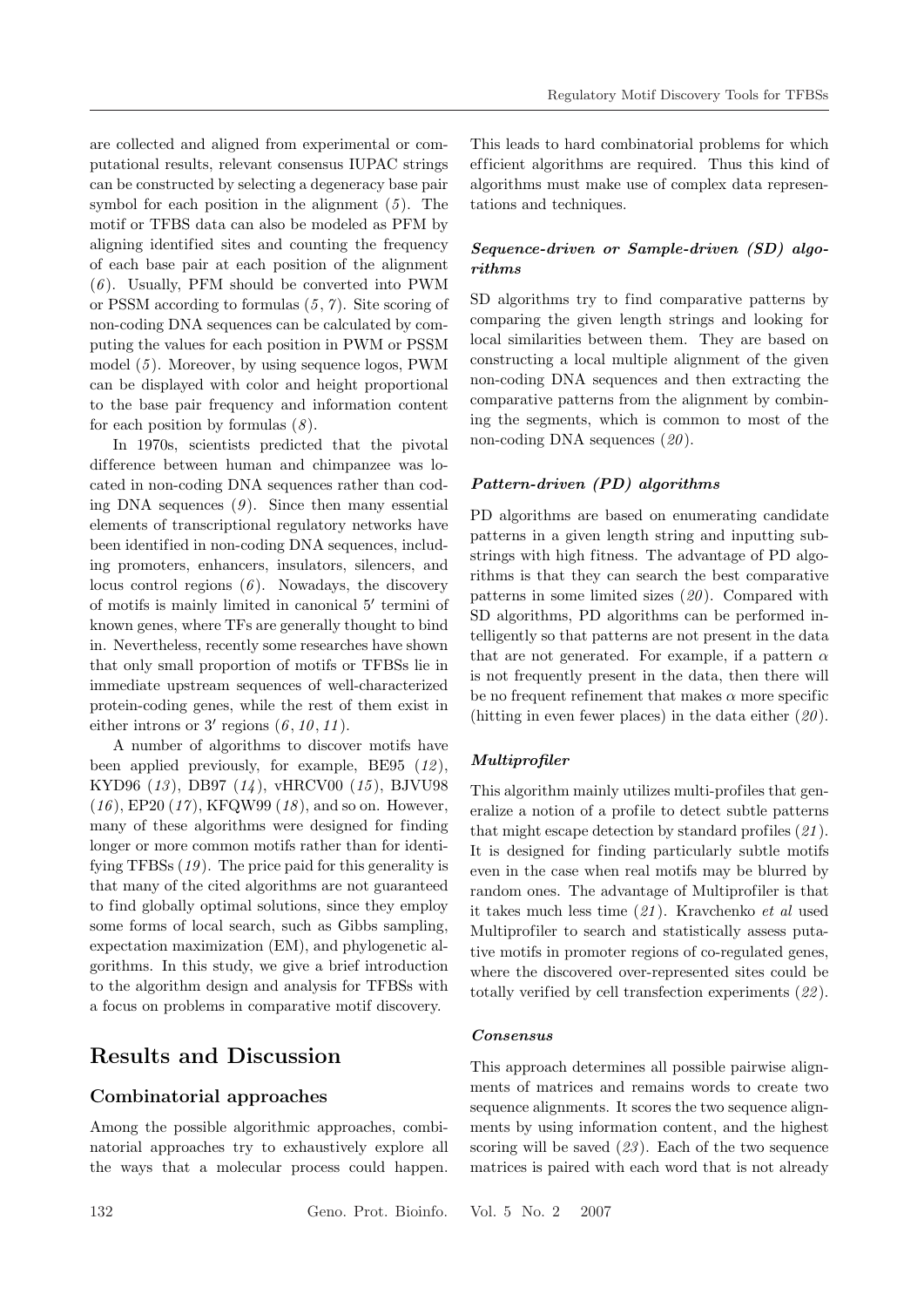in the matrix, and then three sequence matrices are scored for information content, among which the highest will be kept again. This process will continue until each sequence has contributed exactly once to each saved alignment (*24* ). In practice, Lenz *et al* scanned the upstream regions of the known *Vibrio cholerae*  $\sigma^{54}$ -regulated genes and obtained a 16 bp motif, which perfectly matches the known  $\sigma^{54}$  binding sites in *V. cholerae* with the consensus sequence "TGGCAC-N5-TTGCA/T" (*25* ). In another study, to prove the hypothesis that IL-2-regulated genes in T1 cells may be influenced by STAT5, Fung *et al* searched for motifs in 5,000 bp upstream regions by using the Consensus approach, and the obtained classic motif "TTCNNNGAA" can be verified by ChIP experiments (*26* ).

#### *Teiresias*

Teiresias is a two-phase combinatorial approach for general pattern discovery. This algorithm assumes an instance that every motif is present in every sequence, namely, it finds all the maximal patterns with minimum support. Its performance scales quasi-linear sequences with the size of output (*27* ). One property that dif ferentiates Teiresias from other algorithms is the type of structural restriction. In this algorithm users are allowed to impose on special patterns to search. For example, only the parameter *W* needs to be set. It thus becomes possible to discover patterns of arbitrary length as long as preserved positions are not more than *W* residues away (*28* ). In 2005, Kiesler *et al* scanned 23 *Hrp59* target exons by using Teiresias and found the known "GGAGG" core motif. This result was confirmed by ChIP, IP, and RT-PCR experiments, respectively (*29* ).

#### *Winnower, SP-STAR, and cWinnower*

Winnower first represents motif instances as vertices, then it tries to delete spurious edges and recover motifs with the remaining vertices (*30* ). SP-STAR is a local sum of pairwise score improvement algorithm, which considers only the subsequences present in dataset and iteratively updates scores of the motifs (*30* ). cWinnower improves its running time by a stronger constraint function (*31* ).

#### *MobyDick*

In some cases, motifs can be defined as strings whose probability of occurrence greatly exceeds the expectation of background. One problem is to decide which part constitutes the background and natural limits in a motif since large pieces of a motif will show up in a list of improbable strings. MobyDick can resolve this issue perfectly. It is suitable for discovering motifs from a large collection of sequences, for example, all of the upstream regions in the yeast genome or all of the genes regulated during sporulation (*32* ). In 2003, based on two clusters of genes gained from microarray experiments, Murphy *et al* scanned 1,000 bp promoter regions of each gene in each cluster and found a motif "T(G/A)TTTAC", which had been previously validated to be bound by a known TF. Moreover, they found a new motif "CTTATCA" that may control gene transcription (*33* ).

#### *Smile, Verbumculus, and Weeder*

The Smile algorithm takes into consideration the fact that TFBSs may be multiple and present a constrained spatial structure in genomes. Such algorithm is therefore able to identify genomic sequences that are called "structured motifs". A suffix tree is used for finding such motifs (*34* ). The inner core of Verbumculus rests on subtly interwoven properties of statistics, pattern matching, and combinatorics on words. Thereby it is more feasible to both detect and visualize such words in a fast and practically useful way (*35* ). Weeder permits to extend exhaustive enumeration to signals and does not need to input the exact length of the pattern to be found (*36* ).

#### *Mitra*

Mitra can be extended to handle insertions and deletions in addition to mismatches in selected sequences. It takes advantage of a new insight, which prunes the patterns that allow for more efficient use of pairwise similarity than in Winnower. For example, unlike previous PD or SD algorithms, Mitra is able to discover composite motifs of a combined length over 30 bp (*37* ).

#### *Projection*

This algorithm ameliorates the limitations of existing algorithms by using random projections of input. It extends previous projection-based searching techniques to solve a multiple alignment problem that is not effectively addressed by pairwise alignments. It is designed to efficiently solve the problems from the planted- $(l, d)$  motif model, and can do more reliably and substantially difficult instances than previous algorithms (38). For  $t=20$  and  $n=600$ , this algorithm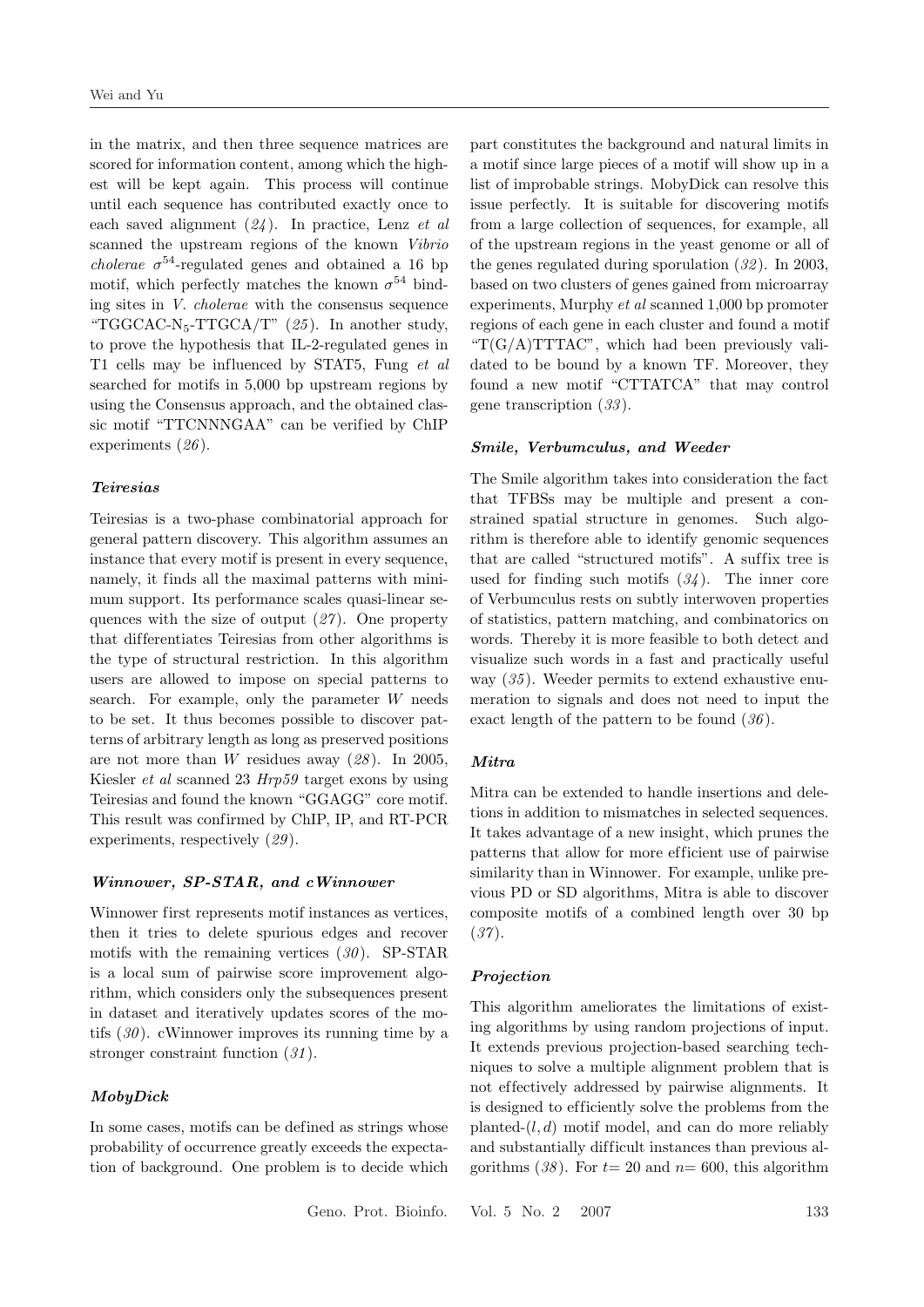## *EC and MoDEL*

The evolutionary computation (EC) approach allows variation of motifs by the measurement of a similarity score. Compared with SD algorithms, which are not always easy to define and rely on the accuracy of PSSM, the EC approach does not rely on any pre-defined or estimated weight matrices (*39 , 40* ). MoDEL uses a hybrid strategy consisting of an evolutionary algorithm (global search) and hill-climbing optimizations (local search) according to Brazma's classification (*41* ). It addresses a well-known problem: given a set of functionally related sequences, how to choose exactly one occurrence per sequence in a way that all chosen occurrences are maximally similar. Such a set of occurrences will be referred to as ungapped local multiple alignment (*41* ).

# **Probabilistic approaches**

Probabilistic or randomized approaches make certain decisions randomly. This concept extends the classical model of deterministic algorithms and has generated many useful and probably ef ficient algorithms over the last twenty years. Probabilistic approaches are often faster, simpler, or more elegant than their combinatorial counterparts. Probabilistic algorithms that identify gene modules based on motif discovery are highly appropriate for analyzing synthetic lethal genetic interaction datasets, and have great potential in the integrative analysis of heterogeneous datasets (*42* ).

## *EM*

The EM algorithm is used to estimate the probability density of a given dataset by employing the Gaussian mixture model. The probability density of a dataset is modeled as the weighted sum of a number of Gaussian distributions. The main advantage of EM is its fast speed, while the disadvantage is that it requires "appropriate" starting values and is difficult to deal with constrained parameters (*43* ).

## *Gibbs Sampler*

The Gibbs sampling algorithm is one of the simplest Markov chain Monte Carlo algorithms. By Gibbs sampling, the joint distribution of the parameters will converge to the joint probability of the parameters in

the given dataset. Gibbs sampling strategies claim to be fast and sensitive. It generally finds an optimized local alignment model for *N* sequences in *N*linear time, avoiding the problem that the EM algorithm falls into. For example, it requires a relatively large dataset (15 or more sequences) for weakly conserved patterns to reach statistical significance (*44* ). In 2000, Petersen *et al* tried to find motifs that are not necessarily 100% conserved in 17 putative promoter regions obtained from microarray experiments by using Gibbs Sampler (*45* ). The search was performed in sequences ranging from 6 to 16 bp, where Gibbs Sampler repeatedly found motifs "TTGACT" and "GACTWWHC", both of which had been identified by previous experiments.

## *MEME*

The MEME algorithm extends the EM algorithm for identifying motifs in unaligned sequences. While a drawback of EM is that the maximum it finds is only local (*46* ), MEME can either favor motifs that appear exactly once (one-per model) or appear zero or once (zero-or-one-per model) in each sequence in a training set, or give no preference to a number of occurrences (zero-or-more-per model). In 2005, Hall *et al* acquired a set of correlated genes from genomic, transcriptomic, and proteomic analyses. They applied MEME to scan  $1,000$  bp of the 3' end of stop codon, where a 47 bp motif was found in six of the analyzed sequences. Then it was used to search the entire genome and 20 additional genes were identified to have the same motif. This motif was known to be bound to Puf protein, implying that Puf protein may control the transcription of the analyzed genes (*47* ).

## *LOGOS and MotifPrototyper*

LOGOS consists of two interacting submodels: HMDM, a model for aligned selected sequences, and HMM, a model for the global distribution of motif instances. HMDM is a hidden Markov-Dirichlet multinomial model that captures rich biological prior knowledge and positional dependence in motif local structure in a principled way. HMM is a standard hidden Markov model, which allows formal and efficient inference of motif locations, and is potentially capable of capturing their dependencies. Model parameters can be fit on training motifs by using a variational EM algorithm within an empirical Bayesian framework (*48* ). MotifPrototyper is later used to train the model's parameters and to scan for known regulatory motifs and discover unknown ones (*49* ).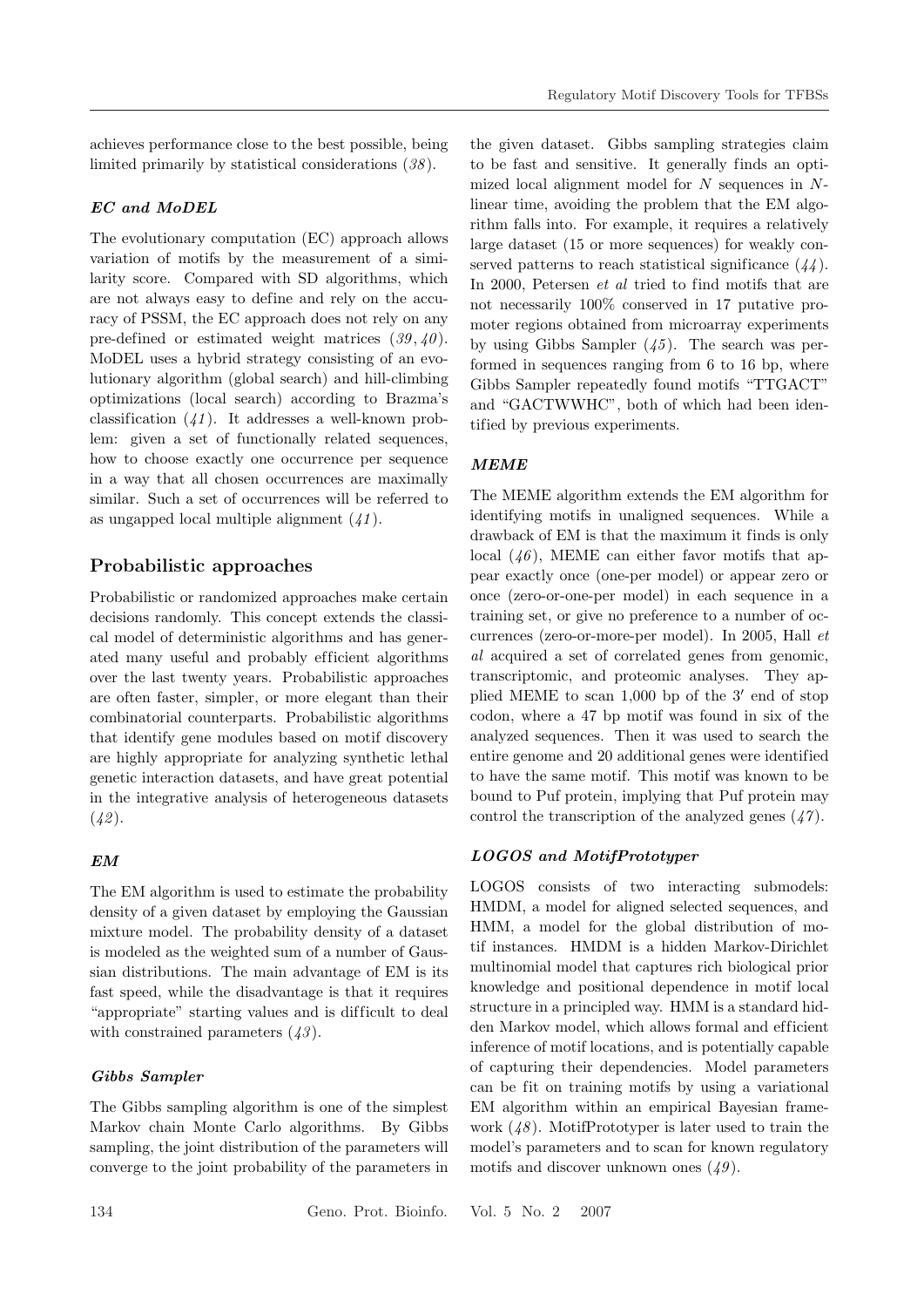#### *Motif Sampler*

Motif Sampler uses higher-order Markov models to represent the intergenic motifs in non-coding DNA sequences. It can incorporate higher-order background models to update probabilities of finding a motif at a certain position  $(50)$ . To search for a known TF *Yrrp1* consensus binding site in yeast, Le Crom *et al* used Motif Sampler to search for motifs in the genes regulated by *Yrrp1*, and the result motif " $(T/A)CCG(C/T)(G/T)(G/T)(A/T)(A/T)$ " was confirmed by EMSA experiments (*51* ).

#### *AlignACE*

AlignACE is based on the Gibbs sampling algorithm, but it differs from Gibbs sampling in the following ways. Firstly, the motif model is changed so that base frequencies for non-site sequences are fixed according to the source genome. Secondly, both strands of input sequences are simultaneously considered at each step of this algorithm. Overlapping sites are not allowed even if these sites are on opposite strands. Thirdly, simultaneous multiple searching is replaced by an approach in which single motif is found and iteratively masked (*52–54* ).

### *ANN-Spec*

The objective function for ANN-Spec is designed to find patterns that distinguish the positive dataset from background. It succeeds in identifying the desired patterns specific for the positive dataset. For example, Gibbs sampling and ANN-Spec both work very well when the background is assumed to be random, while ANN-Spec finds patterns with higher specificity and higher correlation coefficients when it is provided with background sequences (*55 , 56* ).

#### *BioProspector*

BioProspector uses the Markov background to model base dependencies of non-motif bases, which greatly improves the specificity of reported motifs. The parameters of the Markov background model are either estimated from user-specified sequences or precomputed from the whole genome. A new motif scoring function is adopted to allow each input sequence contain zero to multiple copies of the motif. In addition, BioProspector can model gapped motifs with palindromic patterns, which are prevalent motif patterns in prokaryotes (*57 , 58* ).

#### *MDscan and Motif Regressor*

MDscan mainly examines ChIP-on-chip selected sequences. It combines the advantages of two widely adopted motif search strategies, word enumeration and PSSM, and incorporates ChIP enrichment information to accelerate the searching and enhance its success rate. Motif Regressor uses linear regression analysis to select motifs whose sequence matching scores are significantly correlated with ChIP-onchip enrichment or downstream gene expression values. Ranking motifs by linear regression *p*-value, Motif Regressor automatically picks the best one with optimal width (*59–61* ).

#### *Improbizer*

Improbizer searches for motifs that occur with improbable frequency by using a variation of the EM algorithm. It works by finding the patterns that occur more frequently than they should occur by chance. The simple way to estimate how frequently a particular nucleotide should occur by chance is to put one quarter to the power of the number of nucleotides in the sequence. Optionally, Improbizer constructs a Gaussian model of motif placement, so that motifs occurring in similar positions in the input sequences are more likely to be found (*62* ).

### *SeSiMCMC*

SeSiMCMC is a tool for multiple local alignment of a set of non-coding DNA sequences, which is based on a modification of the Gibbs sampling algorithm. Its primary objective is to create a computationally ef ficient tool that uses user-defined motif symmetry and evaluates motif length from dataset. Sequence fragments in a training set can have arbitrary orientation, and there is a probability for a sequence to contain no sites (*63* ).

#### *GMS-MP*

GMS-MP performs significantly better than standard PWM-based Gibbs sampling methods. Compared with the Bayesian network approach, GMS-MP has a simpler model, easier prescribing prior, and much faster computation. The step of sampling pairwise correlations takes up only about 3% of the total computing time, which is much faster than the Bayesian network. This method also does not suffer any problems with over-fitting, which is likely to occur due to the employment of a rather conservative prior distribution on model pattern (*64* ).

Geno. Prot. Bioinfo. Vol. 5 No. 2 2007 135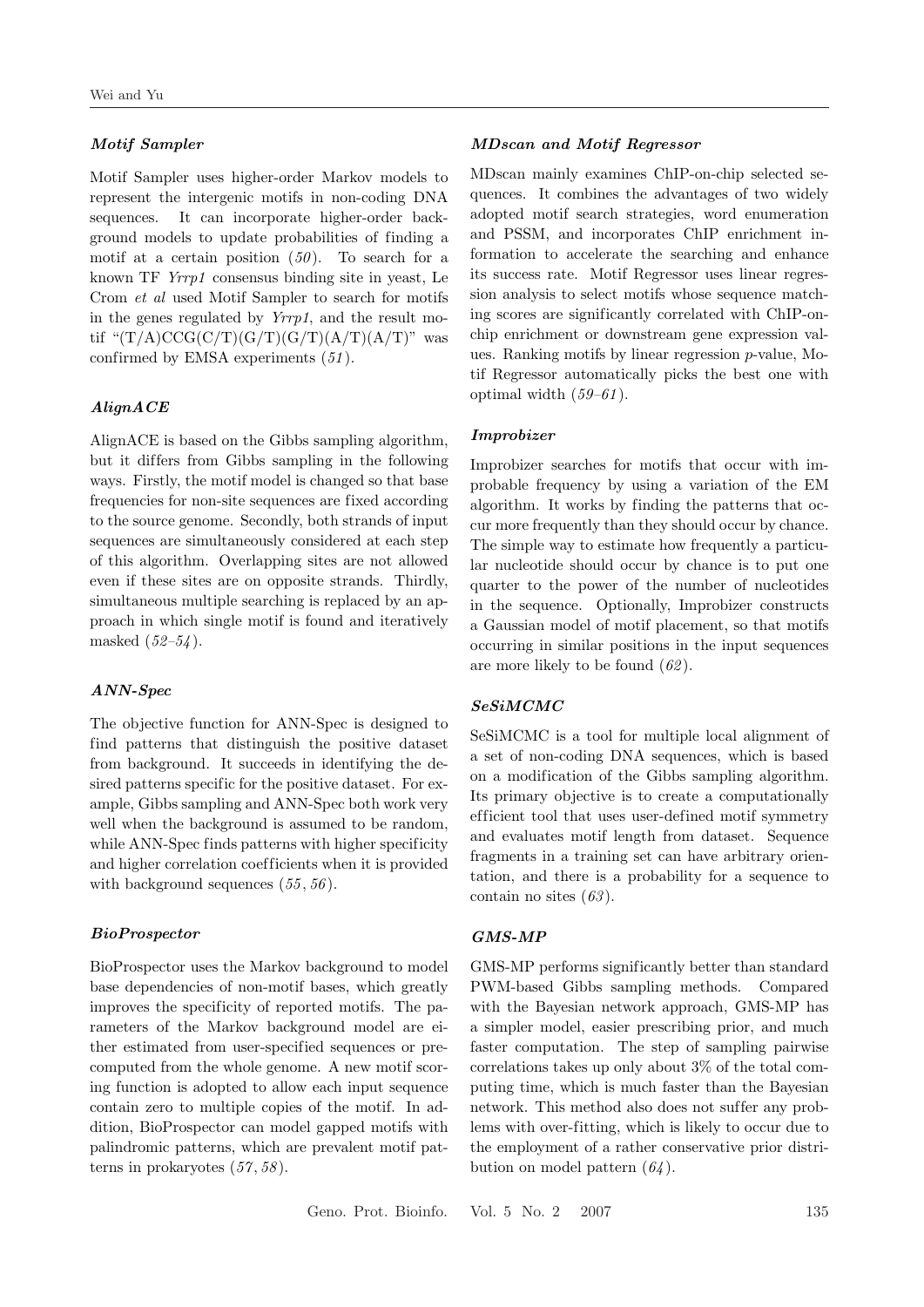## **Phylogenetic footprinting approaches**

Phylogenetic footprinting approaches discover regulatory elements in a set of orthologous regulatory regions from multiple species by identifying the best conserved motifs in those orthologous regions (*65* ).

#### *PhyloCon*

Phylogenetic-Consensus (PhyloCon) takes into account both conserved orthologous genes and coregulated genes within a species. The key idea of PhyloCon is to compare aligned sequence profiles from orthologous genes or co-regulated genes rather than unaligned sequences. PhyloCon integrates the knowledge of co-regulated genes in single species with sequence conservation across multiple species to improve the performance of motif discovery. An advantage of PhyloCon is that it reports motifs of varying lengths, instead of requiring the motif length to be input (*66 , 67* ).

#### *EMnEM and OrthoMeme*

Expectation-maximization on evolutionary mixtures (EMnEM) considers special motifs that are generated from ancestral sequences. The ancestral sequences are made of two component mixtures of motifs and background, each with their own evolutionary model. The value of varying evolutionary models has been realized in other contexts as well, and such models have been successfully trained by using EM. Normally, MEME often scores better than EMnEM with a substitution model, except for higher evolutionary distances, where EMnEM takes the head (*68* ). OrthoMeme is the first algorithm to deal with heterogeous data sources in a truly integrated manner by using all the data from onset of analysis (*69* ).

#### *PhyME*

PhyME integrates two different axes of information content in evaluating the significance of candidate motifs. One axis is the overrepresentation that depends on the number of occurrences of motifs in each species. The other axis is the level of conservation of each motif instance across species. An important feature of PhyME is that it allows motifs to occur in evolutionarily conserved as well as unconserved regions in orthologous sequences. PhyME treats the two kinds of occurrences differently when it scores a motif (*70* ).

#### *FootPrinter*

The unique character of FootPrinter is that it takes input as a set of unaligned homologous sequences from various species and elicits a phylogenetic tree relating to these species. It then searches for short regions of the sequences that are highly conserved according to a parsimony criterion. The regions identified will be good candidates for regulatory elements (*71* ).

#### *CompareProspector*

CompareProspector identifies regulatory elements by using information content from both intraspecies pattern enrichment and interspecies sequence conservation. This distinguishes it from other phylogenetic footprinting programs that use orthologous sequences of a single gene from multiple species to identify regulatory elements (*44* ).

# **Conclusion**

In the last decade, computational identification of motifs or TFBSs by analyzing non-coding DNA sequences has emerged as a major new technology for elucidating transcriptional regulatory networks. Combinatorial algorithms assume a discrete model and search for motifs with a high rate of occurrences in non-coding DNA sequences. One major drawback of combinatorial algorithms is that they are sometimes dif ficult to understand and many "hidden" details make them hard to implement. Probabilistic algorithms often run faster than their corresponding combinatorial algorithms. Moreover, many probabilistic algorithms are easier to implement and describe than combinatorial algorithms of comparable performance. However, these algorithms may miss lots of useful information when searching in non-coding DNA sequences. Phylogenetic footprinting assumes that functional sequences tend to be conserved through evolution. Motifs or TFBSs can thus be identified by looking for conservation of small regions within multiple alignments of non-coding DNA sequences.

Up to date, more than 120 motif discovery tools have been applied in biological researches. All the time the main challenge of motif discovery tools has been the application of effective algorithms that can treat all the intrinsic complexities associated with the nature of motifs or TFBSs. However, there still exist some considerations that we should bear in mind when thinking of computational approaches to tackle biological problems. One is the issue of futility the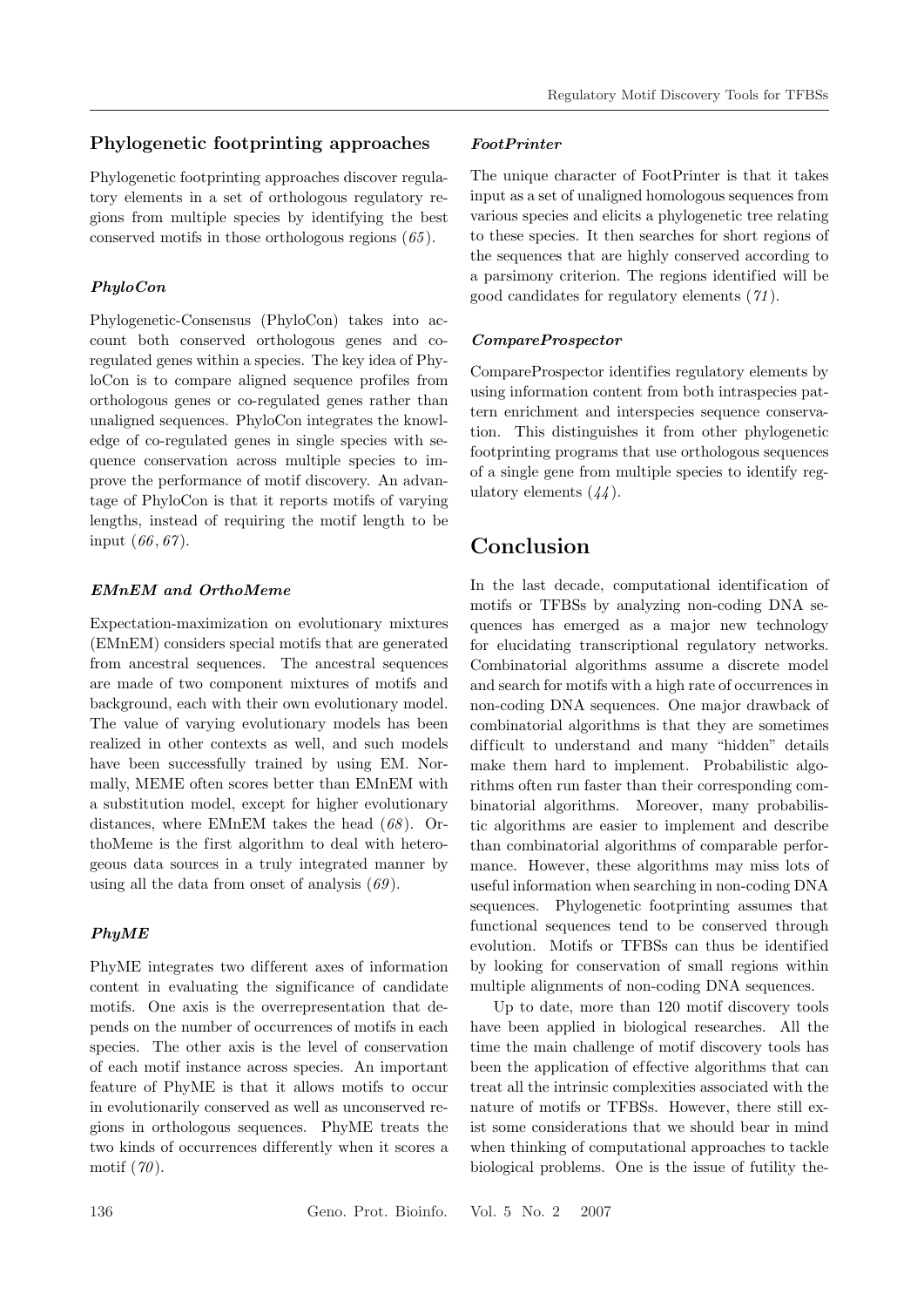orem, which means we still do not have any good methods other than traditional molecular biology to find out whether our predictions of individual motif or TFBS have any relationships with a clear function *in vivo*. Another is that pattern discovery methods are severely restricted by the signal-to-noise problem, because the information content of motifs is strictly limited by its intrinsic nature. Additionally, some algorithms that work well for yeast might not work for human due to the complexity of DNA structure. Therefore, all observed patterns must be carefully considered.

# **Materials and Methods**

# **Web-based resources for non-coding DNA sequence datasets**

The non-coding DNA sequence dataset perspectives in web-based resources give the tools for biologists to

work with relational experimental researches in their application development. The relational dataset tools include views, wizards, editors, and other features that make it easy for users to predict and test the experimental elements of their applications (partially in Table 1).

## **Web-based resources for regulatory motif or TFBS datasets**

The relational motif or TFBS datasets help biologists create and manipulate the data definitions for their own projects, in terms of relational dataset schemas. Users can access relational motif or TFBS datasets under the analysis perspective, which allows users to browse or import dataset schemas in the servers view, create and work with dataset schemas in the data definition view, and change dataset schemas in the table editor. Users can also export data definitions to another dataset installed either locally or remotely (partially in Table 2).

| Database     | Explanation                                                               | URL                                                                                         |
|--------------|---------------------------------------------------------------------------|---------------------------------------------------------------------------------------------|
| <b>EPD</b>   | Eukaryotic promoter database                                              | http://www.epd.isb-sib.ch/                                                                  |
| <b>DBTSS</b> | Database of transcriptional start<br>sites (human)                        | http://dbtss_old.hgc.jp/hg17/                                                               |
| <b>SCPD</b>  | Saccharomyces cerevisiae promoter http://rulai.cshl.edu/SCPD/<br>database |                                                                                             |
| <b>DCPD</b>  | <i>Drosophila</i> core promoter database                                  | http://www-biology.ucsd.edu/labs/Kadonaga/DCPD.html                                         |
| PlantProm DB | Plant promoter database                                                   | http://mendel.cs.rhul.ac.uk/mendel.php?topic=plantprom                                      |
| CSHLmpd      | Cold Spring Harbor Laboratory<br>mammalian promoter database              | http://rulai.cshl.edu/CSHLmpd2/                                                             |
| <b>TRED</b>  | database                                                                  | Transcriptional regulatory element http://rulai.cshl.edu/cgi-bin/TRED/tred.cgi?process=home |

|  | Table 1 Selected web-based resources for promoter databases |  |  |  |
|--|-------------------------------------------------------------|--|--|--|
|--|-------------------------------------------------------------|--|--|--|

| Database      | Explanation                          | URL                                                                                          |
|---------------|--------------------------------------|----------------------------------------------------------------------------------------------|
| <b>JASPAR</b> | A collection of transcription factor | http://mordor.cgb.ki.se/cgi-bin/jaspar2005/jaspar_db.pl                                      |
|               | DNA-binding preferences              |                                                                                              |
| TRANSFAC      |                                      | Database on eukaryotic transcrip- http://www.gene-regulation.com/pub/databases.html#transfac |
|               | tion factors, their genomic binding  |                                                                                              |
|               | sites and DNA-binding profiles       |                                                                                              |
| <b>TRRD</b>   | Transcription                        | regulatory regions http://www.mgs.bionet.nsc.ru/mgs/gnw/                                     |
|               | database                             |                                                                                              |
| RegulonDB     | A computational model of mecha-      | http://regulondb.ccg.unam.mx/html/What_is_RegulonDB.jsp                                      |
|               | nisms of transcriptional regulation  |                                                                                              |
| <b>TFD</b>    | Transcription factor databases       | http://www.ifti.org/                                                                         |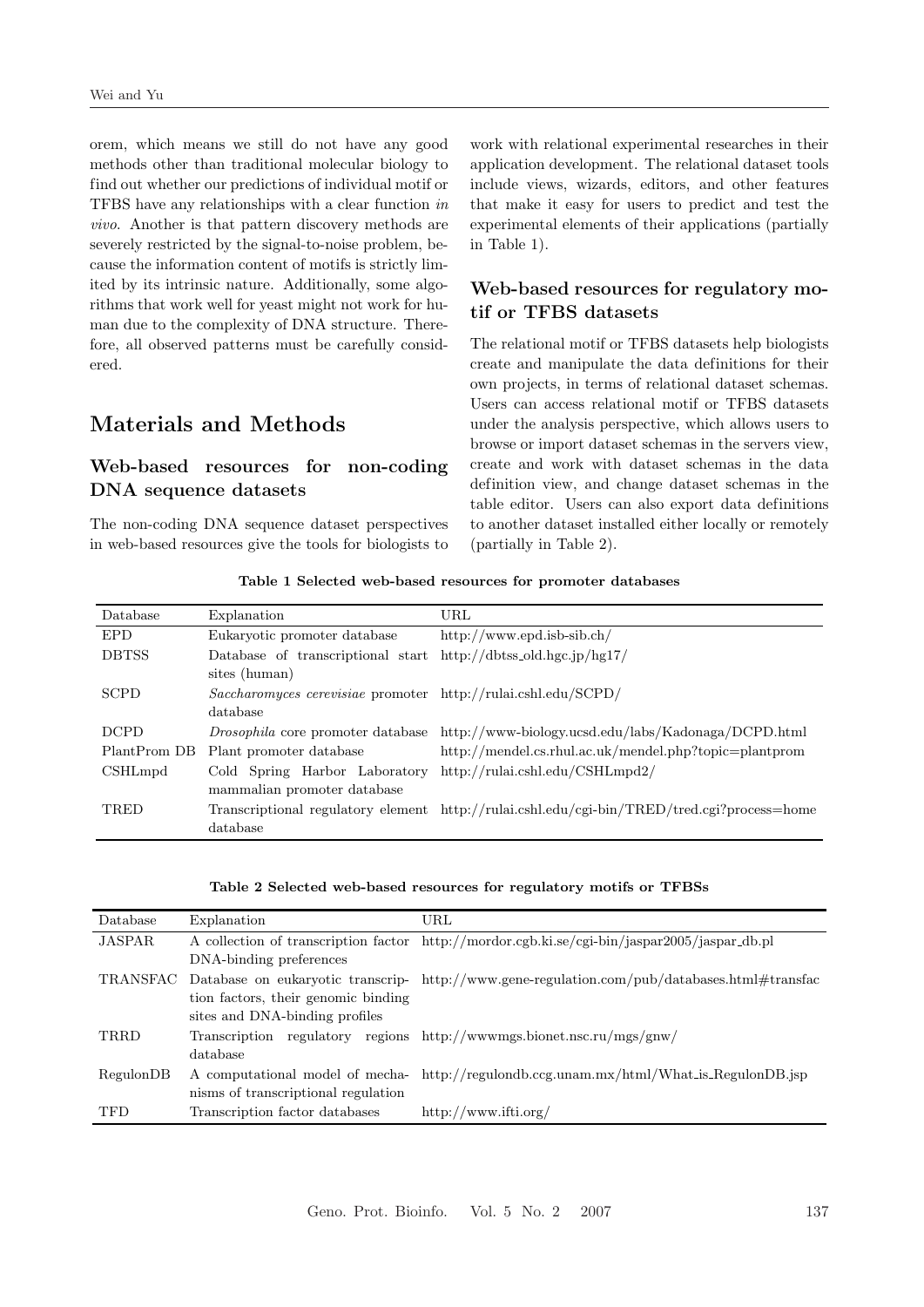# **Web-based resources for motif or TFBS discovery algorithms**

Emphases are placed on the development of general design algorithms and data structures that are particularly suited for biological problems. Applications in a variety of areas such as genetic information systems, computer graphics, alignments, and computer aided designs are performed (partially in Table 3).

| Table 3 Selected web-based resources for motif discovery tools |  |  |  |  |  |  |  |
|----------------------------------------------------------------|--|--|--|--|--|--|--|
|----------------------------------------------------------------|--|--|--|--|--|--|--|

| Algorithm         | Motif model              | Match model                         | Ref.                          | Algorithm                                         | $\operatorname{\bf Motif}$ model | Match model                         | Ref.                               |
|-------------------|--------------------------|-------------------------------------|-------------------------------|---------------------------------------------------|----------------------------------|-------------------------------------|------------------------------------|
| AlignACE          | matrix                   | $\mathrm{PWM}$                      | $5\mathrm{\,}2$               | Mitra                                             | string, dyad                     | $\it mismatch$                      | 48                                 |
| ANN-Spec          | matrix                   | $\mathcal{P}\mathcal{W}\mathcal{M}$ | $\sqrt{55}$                   | Mitra-dyad                                        |                                  | mismatch                            | $17\,$                             |
| BioOptimizer      |                          | <b>PWM</b>                          | 72                            | MITRA-PSSM                                        | matrix                           | <b>PWM</b>                          | $\ensuremath{g_{\text{5}}}\xspace$ |
| BioProspector     | matrix, dyad             | PWM                                 | $57\,$                        | MM                                                |                                  | <b>PWM</b>                          | $96\,$                             |
| CAGER             |                          |                                     | $7\mskip-5mu\beta$            | MobyDick                                          | string                           | mismatch                            | 32                                 |
| Cis-analyst       |                          | <b>PWM</b>                          | $\gamma_4$                    | MoDEL                                             | string                           | $\mathrm{PWM}$                      | 41                                 |
| CisModule         |                          | <b>PWM</b>                          | $75\,$                        | ModelGenerator                                    | $\overline{\phantom{0}}$         | <b>PWM</b>                          | $97\,$                             |
| Cister            |                          | <b>PWM</b>                          | 76                            | ModelInspector                                    | $\equiv$                         | $\mathcal{P}\mathcal{W}\mathcal{M}$ | $97\,$                             |
| Clover            |                          | <b>PWM</b>                          | $\gamma\gamma$                | Modulescanner                                     | $\equiv$                         | <b>PWM</b>                          | $g_{\mathcal{S}}$                  |
| ClusterScan       |                          | <b>PWM</b>                          | $\boldsymbol{78}$             | ModuleSearcher                                    |                                  | $\mathrm{PWM}$                      | $g\mathfrak{g}$                    |
| CoBind            | matrix, dyad PWM         |                                     | $\gamma g$                    | MotifLocator                                      |                                  | <b>PWM</b>                          | $g_{\mathcal{S}}$                  |
| <b>COMET</b>      |                          |                                     | $\mathcal{S}0$                | MotifPrototyper                                   | $\overline{\phantom{0}}$         | DM                                  | 49                                 |
| CompareProspector | $\overline{\phantom{m}}$ |                                     | $57\,$                        | Motif regressor                                   |                                  | <b>PWM</b>                          | 41                                 |
| ConsecID          |                          | <b>PWM</b>                          | 81                            | Motif sampler                                     |                                  | $\mathcal{P}\mathcal{W}\mathcal{M}$ | $5\theta$                          |
| Consensus         | matrix                   | <b>PWM</b>                          | $\mathcal{Q} \mathcal{L}$     | <b>MSCAN</b>                                      | ÷                                | <b>PWM</b>                          | $g g$                              |
| ConSite           |                          | <b>PWM</b>                          | $\mathcal{8}\mathcal{2}$      | MultiProfiler                                     | string                           | mismatch                            | $\mathcal{Q}1$                     |
| COOP              |                          | reg.exp                             | $\mathcal{S}\mathcal{S}$      | NestedMICA                                        |                                  | <b>PWM</b>                          | 100                                |
| cWinnower         | string                   | mismatch                            | $31\,$                        | <b>NONPAR</b>                                     | $\equiv$                         | mixture                             | 101                                |
| <b>DMotifs</b>    | string                   | reg.exp                             | 84                            | Oligo-analysis                                    | string                           | oligos                              | 102                                |
| <b>DMS</b>        |                          | $\mathrm{PWM}$                      | $85\,$                        | OrthoMEME                                         |                                  | $\mathcal{P}\mathcal{W}\mathcal{M}$ | $69\,$                             |
| Dyad analysis     | string, dyad             | oligos                              | 15                            | Pattern-assembly                                  | $\overline{\phantom{a}}$         |                                     | 103                                |
| EC                | string                   | fitness                             | $\it 39$                      | PhyloCon                                          | $\equiv$                         | <b>PWM</b>                          | 66                                 |
| EMnEM             |                          |                                     | 68                            | PhyME                                             | $\equiv$                         |                                     | $\gamma\varrho$                    |
| FastM             |                          | <b>PWM</b>                          | 18                            | Pratt2                                            | $\overline{\phantom{0}}$         | reg.exp                             | 104                                |
| FootPrinter       |                          | mismatch                            | $\gamma_{1}$                  | Projection                                        | string                           | <b>PWM</b>                          | $\mathcal{S}\mathcal{S}$           |
| FrameWorker       |                          | <b>PWM</b>                          | 86                            | ProMapper                                         |                                  | DM                                  | 105                                |
| <b>GANN</b>       |                          | flexible                            | $87\,$                        | PromoterInsp                                      |                                  | oligos                              | 106                                |
| Gibbs sampler     | matrix                   | <b>PWM</b>                          | 44                            | QuickScore                                        | string                           | <b>IUPAC</b>                        | 107                                |
| Gibbs recursive   | matrix                   | <b>PWM</b>                          | $88\,$                        | <b>REDUCE</b>                                     |                                  | $\mathrm{PWM}$                      | 108                                |
| <b>GLAM</b>       | string                   | $\equiv$                            | 89                            | <b>SCORE</b>                                      | $\qquad \qquad -$                | $\overline{\phantom{0}}$            | 109                                |
| $GMS-MP$          | $\operatorname{GWM}$     | <b>HMM</b>                          | 64                            | SeSiMCMC                                          |                                  | <b>PWM</b>                          | $6\sqrt{3}$                        |
| <b>HMDM</b>       |                          | DM                                  | $\mathfrak{g}_{0}$            | <b>SMILE</b>                                      | string, mult                     | mismatch                            | $\sqrt{34}$                        |
| Improbizer        |                          | <b>PWM</b>                          | 62                            | <b>SOMBERO</b>                                    |                                  | <b>PWM</b>                          | 110                                |
| LOGOS             | <b>HMDM</b>              | DM                                  | 48                            | Splash                                            |                                  | reg.exp                             | 111                                |
| <b>MAPPER</b>     |                          | $\operatorname{HMM}$                | $\mathfrak{g}_{\mathfrak{1}}$ | Stubb                                             |                                  | <b>PWM</b>                          | 42                                 |
| <b>MCAST</b>      |                          | <b>PWM</b>                          | $g\mathfrak{g}$               | Teiresias                                         | string                           | reg.exp                             | $\it 27$                           |
| MDScan            | matrix                   | $\mathrm{PWM}$                      | $59\,$                        | TFBScluster                                       |                                  | $\mathcal{P}\mathcal{W}\mathcal{M}$ | 112                                |
| MEME              | matrix                   | $\mathrm{PWM}$                      | $\overline{46}$               | Verbumculus                                       | string                           | mismatch                            | $\sqrt{35}$                        |
| <b>MERMAID</b>    | string                   | <b>PWM</b>                          | $\mathcal{G}\mathcal{G}$      | Weeder                                            | string                           | mismatch                            | $\it 36$                           |
| <b>MISAE</b>      |                          | mismatch                            | $94\,$                        | Winnower                                          | string                           | $\it mismatch$                      | $\mathcal{S} \mathcal{O}$          |
|                   |                          |                                     |                               | $\ensuremath{\mathsf{YM}}\ensuremath{\mathsf{F}}$ | string                           | reg.exp                             | $113\,$                            |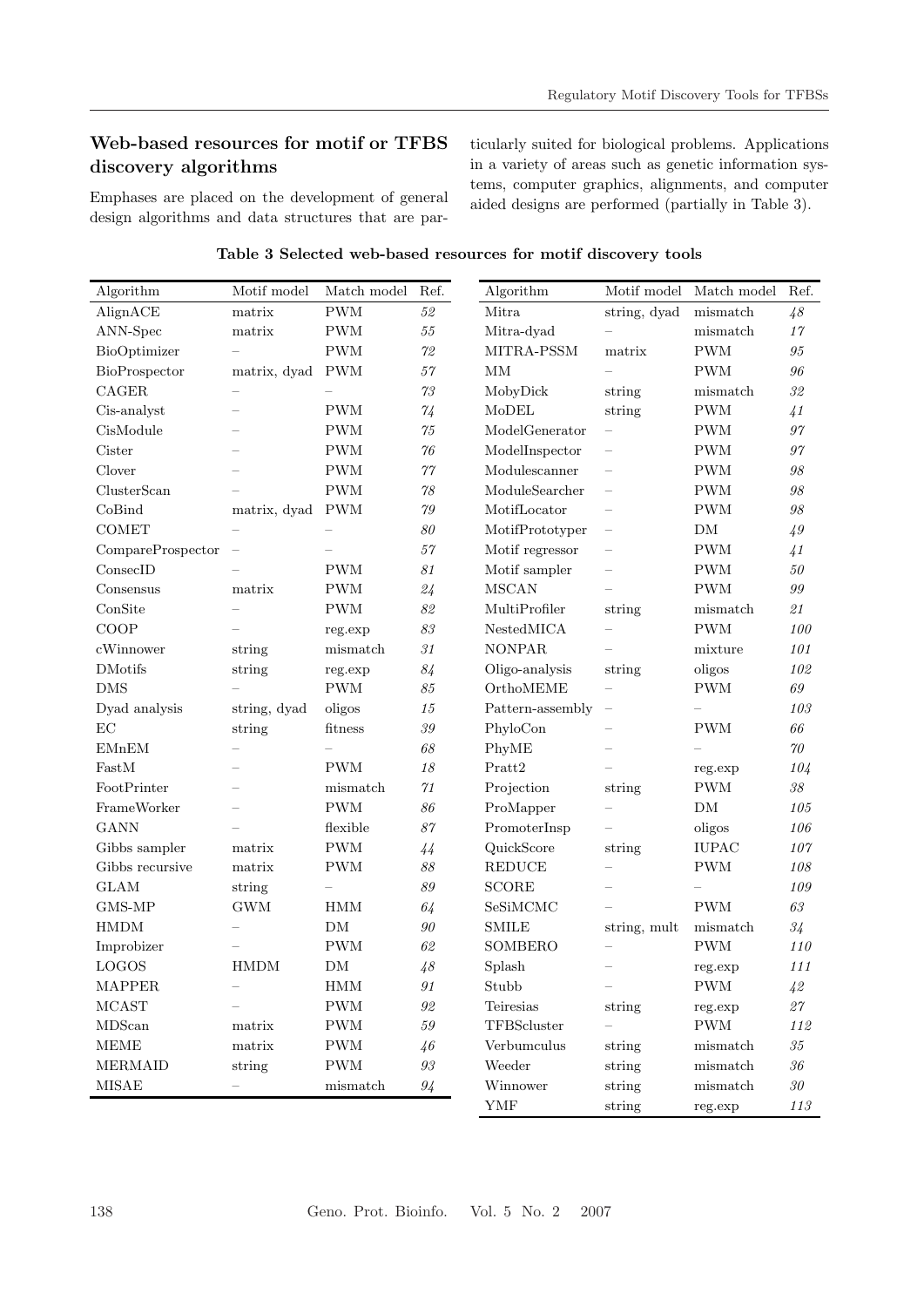# **Acknowledgements**

We thank Mr. Maximilian Häußler and Dr. Saurabh Sinha for providing their theses, Prof. Finn Drabløs for his precious documents, Dr. Zhiping Weng and Prof. Michael Q. Zhang for their helpful websites, and Dr. Jinkuk Choi for his useful critical review. Especially we thank Dr. Aiguo Li of the National Cancer Institute in NIH for her helpful advice on the manuscript.

### **Authors' contributions**

WW carried out the study, and YX supervised the research. Both authors read and approved the final manuscript.

#### **Competing interests**

The authors have declared that no competing interests exist.

## **References**

- 1. Roulet, E., *et al*. 2002. High-throughput SELEX-SAGE method for quantitative modeling of transcription-factor binding sites. *Nat. Biotechnol.* 20: 831-835.
- 2. van Steensel, B. 2005. Mapping of genetic and epigenetic regulatory networks using microarrays. *Nat. Genet.* 37: S18-24.
- 3. Cam, H., *et al*. 2004. A common set of gene regulatory networks links metabolism and growth inhibition. *Mol. Cell* 16: 399-411.
- 4. Blais, A. and Dynlacht, B.D. 2005. Constructing transcriptional regulatory networks. *Genes Dev*. 19: 1499- 1511.
- 5. Wasserman, W.W. and Sandelin, A. 2004. Applied bioinformatics for the identification of regulatory elements. *Nat. Rev. Genet*. 5: 276-287.
- 6. Vavouri, T. and Elgar, G. 2005. Prediction of *cis*regulatory elements using binding site matrices—the successes, the failures and the reasons for both. *Curr. Opin. Genet. Dev*. 15: 395-402.
- 7. Staden, R. 1984. Computer methods to locate signals in nucleic acid sequences. *Nucleic Acids Res*. 12: 505- 519.
- 8. Schneider, T.D. and Stephens, R.M. 1990. Sequence logos: a new way to display consensus sequences. *Nucleic Acids Res*. 18: 6097-6100.
- 9. King, M.C. and Wilson, A.C. 1975. Evolutions at two levels in humans and chimpanzees. *Science* 188: 107- 116.
- 10. Cawley, S., *et al*. 2004. Unbiased mapping of transcription factor binding sites along human chromosomes 21 and 22 points to widespread regulation of noncoding RNAs. *Cell* 116: 499-509.
- 11. Impey, S., *et al*. 2004. Defining the CREB regulon: a genome-wide analysis of transcription factor regulatory regions. *Cell* 119: 1041-1054.
- 12. Tompa, M., *et al*. 2005. Assessing computational tools for the discovery of transcription factor binding sites. *Nat. Biotechnol*. 23: 137-144.
- 13. Kirchhamer, C.V., *et al*. 1996. Modular *cis*-regulatory organization of developmentally expressed genes: two genes transcribed territorially in the sea urchin embryo, and additional examples. *Proc. Natl. Acad. Sci. USA* 93: 9322-9328.
- 14. Pennacchio, L.A. and Rubin, E.M. 2001. Genomic strategies to identify mammalian regulatory sequences. *Nat. Rev. Genet*. 2: 100-109.
- 15. van Helden, J., *et al*. 2000. Discovering regulatory elements in non-coding sequences by analysis of spaced dyads. *Nucleic Acids Res*. 28: 1808-1818.
- 16. Brazma, A., *et al*. 1998. Predicting gene regulatory elements *in silico* on a genomic scale. *Genome Res*. 8: 1202-1215.
- 17. Eskin, E., *et al*. 2002. Finding composite regulatory patterns in DNA sequences. *Bioinformatics* 18: S354- 363.
- 18. Klingenhoff, A., *et al.* 1999. Functional promoter modules can be detected by formal models independent of overall nucleotide sequence similarity. *Bioinformatics* 15: 180-186.
- 19. Gusfield, D. 1997. *Algorithms on Strings, Trees and Sequences*. Cambridge University Press, Cambridge, UK.
- 20. Ohler, U. and Niemann, H. 2001. Identification and analysis of eukaryotic promoters: recent computational approaches. *Trends Genet*. 17: 56-60.
- 21. Keich, U. and Pevzner, P.A. 2002. Subtle motifs: defining the limits of motif finding algorithms. *Bioinformatics* 18: 1382-1390.
- 22. Kravchenko, J.E., *et al*. 2005. Transcription of mammalian messenger RNAs by a nuclear RNA polymerase of mitochondrial origin. *Nature* 436: 735-739.
- 23. Stormo, G.D. and Hartzell, G.W.III. 1989. Identifying protein-binding sites from unaligned DNA fragments. *Proc. Natl. Acad. Sci. USA* 86: 1183-1187.
- 24. Hertz, G.Z. and Stormo, G.D. 1999. Identifying DNA and protein patterns with statistically significant alignments of multiple sequences. *Bioinformatics* 15: 563-577.
- 25. Lenz, D.H., *et al*. 2004. The small RNA chaperone Hfq and multiple small RNAs control quorum sensing in *Vibrio harveyi* and *Vibrio cholerae*. *Cell* 118: 69-82.
- 26. Fung, M.M., *et al*. 2005. IL-2- and STAT5-regulated cytokine gene expression in cells expressing the Tax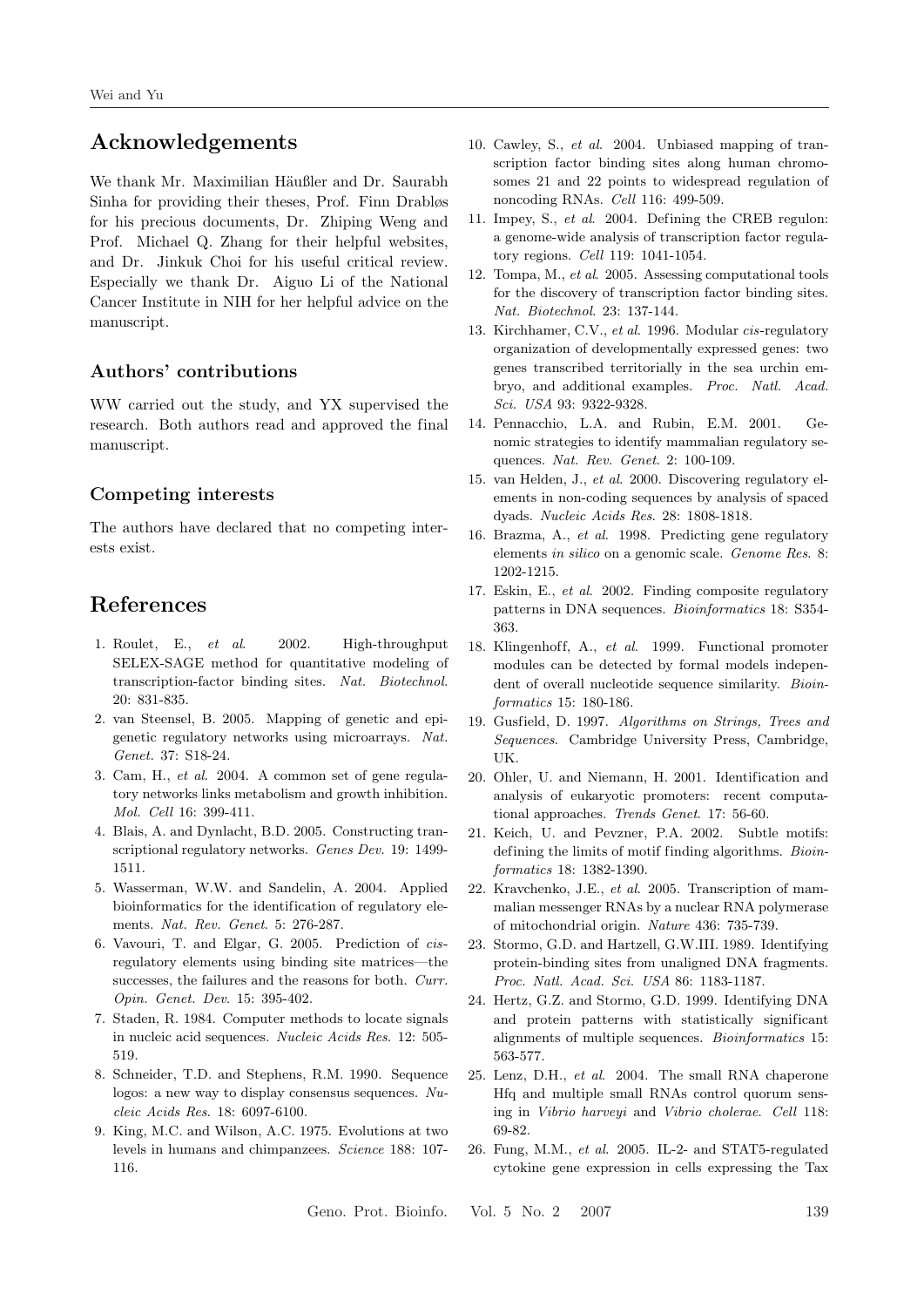protein of HTLV-1. *Oncogene* 24: 4624-4633.

- 27. Rigoutsos, I. and Floratos, A. 1998. Combinatorial pattern discovery in biological sequences: the TEIRE-SIAS algorithm. *Bioinformatics* 14: 55-67.
- 28. Jensen, K.L., *et al*. 2006. A generic motif discovery algorithm for sequential data. *Bioinformatics* 22: 21- 28.
- 29. Kiesler, E., *et al*. 2005. Hrp59, an hnRNP M protein in *Chironomus* and *Drosophila*, binds to exonic splicing enhancers and is required for expression of a subset of mRNAs. *J. Cell Biol*. 168: 1013-1025.
- 30. Pevzner, P.A. and Sze, S.H. 2000. Combinatorial approaches to finding subtle signals in DNA sequences. *Proc. Int. Conf. Intell. Syst. Mol. Biol*. 8: 269-278.
- 31. Liang, S., *et al*. 2004. cWINNOWER algorithm for finding fuzzy DNA motifs. *J. Bioinform. Comput. Biol*. 2: 47-60.
- 32. Bussemaker, H.J., *et al*. 2000. Building a dictionary for genomes: identification of presumptive regulatory sites by statistical analysis. *Proc. Natl. Acad. Sci. USA* 97: 10096-10100.
- 33. Murphy, C.T., *et al*. 2003. Genes that act downstream of DAF-16 to influence the lifespan of *Caenorhabditis elegans*. *Nature* 424: 277-283.
- 34. Marsan, L. and Sagot, M.F. 2000. Algorithms for extracting structured motifs using a suffix tree with an application to promoter and regulatory site consensus identification. *J. Comput. Biol*. 7: 345-362.
- 35. Apostolico, A., *et al*. 2004. Verbumculus and the discovery of unusual words. *J. Comput. Sci. Technol*. 19: 22-41.
- 36. Pavesi, G., *et al*. 2001. An algorithm for finding signals of unknown length in DNA sequences. *Bioinformatics* 17: S207-214.
- 37. Eskin, E. and Pevzner, P.A. 2002. Finding composite regulatory patterns in DNA sequences. *Bioinformatics* 18: S354-363.
- 38. Buhler, J. and Tompa, M. 2002. Finding motifs using random projections. *J. Comput. Biol*. 9: 225-242.
- 39. Fogel, G.B., *et al*. 2004. Discovery of sequence motifs related to coexpression of genes using evolutionary computation. *Nucleic Acids Res*. 32: 3826-3835.
- 40. Gertz, J., *et al*. 2005. Discovery, validation, and genetic dissection of transcription factor binding sites by comparative and functional genomics. *Genome Res*. 15: 1145-1152.
- 41. Hernandez, D., *et al.* 2004. MoDEL: an efficient strategy for ungapped local multiple alignment. *Comput. Biol. Chem*. 28: 119-128.
- 42. Sinha, S., *et al*. 2003. A probabilistic method to detect regulatory modules. *Bioinformatics* 19: i292-301.
- 43. Moon, T.K. 1996. The expectation-maximization algorithm. *IEEE Signal Proc. Mag.* 13: 47-60.
- 44. Lawrence, C.E., *et al*. 1993. Detecting subtle sequence signals: a Gibbs sampling strategy for multiple alignment. *Science* 262: 208-214.
- 45. Petersen, M., *et al*. 2000. *Arabidopsis* MAP kinase 4 negatively regulates systemic acquired resistance. *Cell* 103: 1111-1120.
- 46. Bailey, T.L. and Gribskov, M. 1998. Methods and statistics for combining motif match scores. *J. Comput. Biol*. 5: 211-221.
- 47. Hall, N., *et al*. 2005. A comprehensive survey of the Plasmodium life cycle by genomic, transcriptomic, and proteomic analyses. *Science* 307: 82-86.
- 48. Xing, E.P., *et al*. 2004. LOGOS: a modular Bayesian model for *de novo* motif detection. *J. Bioinform. Comput. Biol*. 2: 127-154.
- 49. Xing, E.P. and Karp, R.M. 2004. MotifPrototyper: a Bayesian profile model for motif families. *Proc. Natl. Acad. Sci. USA* 101: 10523-10528.
- 50. Thijs, G., *et al*. 2001. A higher-order background model improves the detection of regulatory elements by Gibbs sampling. *Bioinformatics* 17: 1113-1122.
- 51. Le Crom, S., *et al*. 2002. New insights into the pleiotropic drug resistance network from genome-wide characterization of the YRR1 transcription factor regulation system. *Mol. Cell. Biol*. 22: 2642-2649.
- 52. Roth, F.P., *et al*. 1998. Finding DNA regulatory motifs within unaligned noncoding sequences clustered by whole-genome mRNA quantitation. *Nat. Biotechnol*. 16: 939-945.
- 53. Wade, J.T., *et al*. 2004. The transcription factor Ifh1 is a key regulator of yeast ribosomal protein genes. *Nature* 432: 1054-1058.
- 54. Wade, J.T., *et al*. 2005. Genomic analysis of LexA binding reveals the permissive nature of the *Escherichia coli* genome and identifies unconventional target sites. *Genes Dev*. 19: 2619-2630.
- 55. Workman, C.T. and Stormo, G.D. 2000. ANN-Spec: a method for discovering transcription factor binding sites with improved specificity. *Pac. Symp. Biocomput*. 467-478.
- 56. GuhaThakurta, D., *et al*. 2002. Identification of a novel *cis*-regulatory element involved in the heat shock response in *Caenorhabditis elegans* using microarray gene expression and computational methods. *Genome Res*. 12: 701-712.
- 57. Liu, X., *et al*. 2001. BioProspector: discovering conserved DNA motifs in upstream regulatory regions of co-expressed genes. *Pac. Symp. Biocomput*. 127-138.
- 58. Mukherjee, S., *et al*. 2004. Rapid analysis of the DNAbinding specificities of transcription factors with DNA microarrays. *Nat. Genet*. 36: 1331-1339.
- 59. Liu, X.S, *et al*. 2002. An algorithm for finding protein-DNA binding sites with applications to chromatin immunoprecipitation microarray experiments. *Nat. Biotechnol*. 20: 835-839.
- 60. Carroll, J.S., *et al*. 2005. Chromosome-wide mapping of estrogen receptor binding reveals long-range regulation requiring the forkhead protein FoxA1. *Cell* 122: 33-43.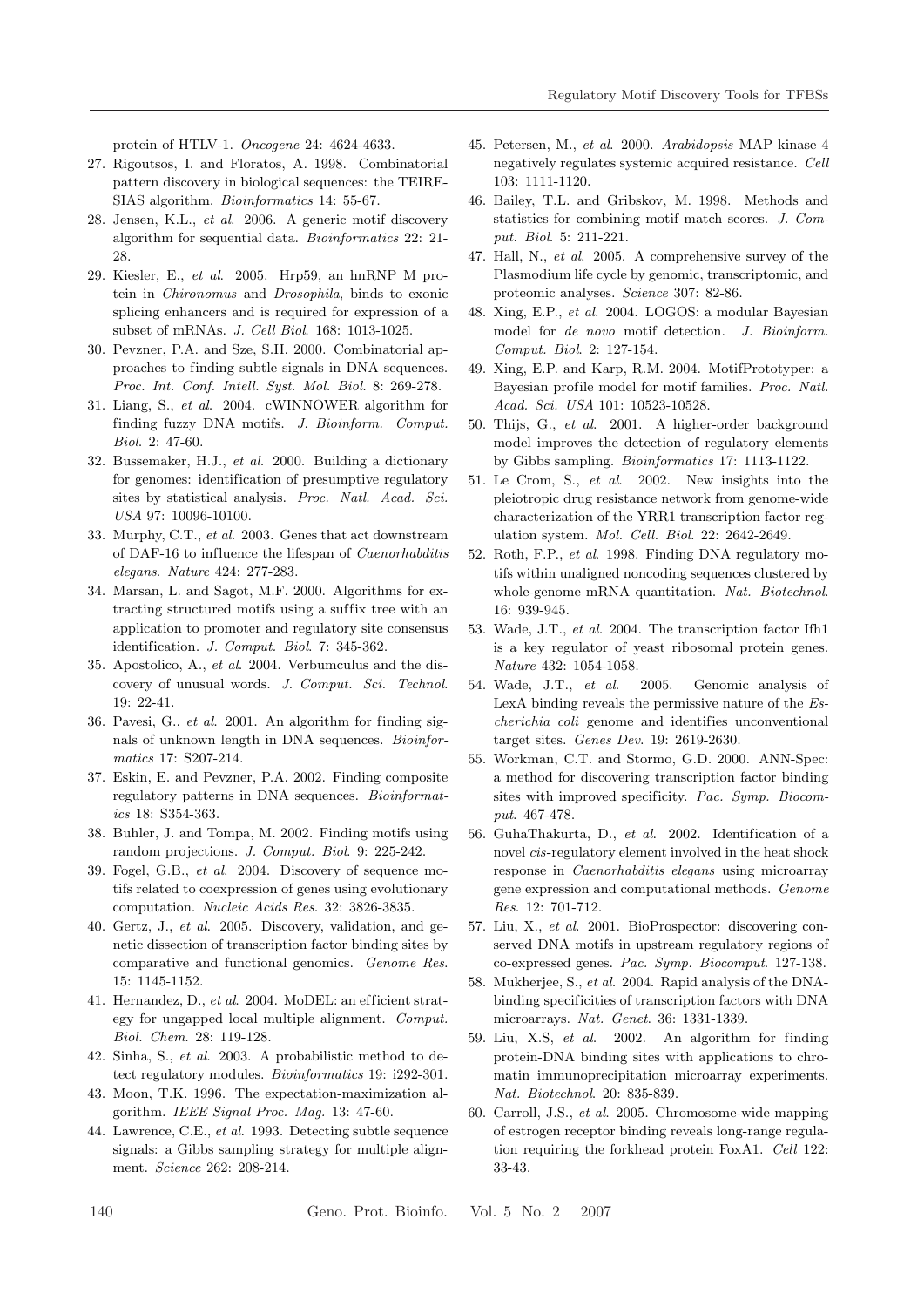- 61. Ben, Y.S., *et al*. 2005. Defining a centromere-like element in *Bacillus subtilis* by identifying the binding sites for the chromosome-anchoring protein RacA. *Mol. Cell* 17: 773-782.
- 62. Ao, W., *et al*. 2004. Environmentally induced foregut remodeling by PHA-4/FoxA and DAF-12/NHR. *Science* 305: 1743-1746.
- 63. Favorov, A.V., *et al*. 2005. A Gibbs sampler for identification of symmetrically structured, spaced DNA motifs with improved estimation of the signal length. *Bioinformatics* 21: 2240-2245.
- 64. Zhou, Q. and Liu, J.S. 2004. Modeling within-motif dependence for transcription factor binding site predictions. *Bioinformatics* 20: 909-916.
- 65. Blanchette, M., *et al*. 2002. Algorithms for phylogenetic footprinting. *J. Comput. Biol*. 9: 211-223.
- 66. Wang, T. and Stormo, G.D. 2003. Combining phylogenetic data with co-regulated genes to identify regulatory motifs. *Bioinformatics* 19: 2369-2380.
- 67. Hu, Y., *et al*. 2004. RNA interference of achaete-scute homolog 1 in mouse prostate neuroendocrine cells reveals its gene targets and DNA binding sites. *Proc. Natl. Acad. Sci. USA* 101: 5559-5564.
- 68. Moses, A.M., *et al*. 2004. Phylogenetic motif detection by expectation-maximization on evolutionary mixtures. *Pac. Symp. Biocomput*. 324-335.
- 69. Prakash, A., *et al*. 2004. Motif discovery in heterogeneous sequence data. *Pac. Symp. Biocomput*. 348- 359.
- 70. Sinha, S., *et al*. 2004. PhyME: a probabilistic algorithm for finding motifs in sets of orthologous sequences. *BMC Bioinformatics* 5: 170.
- 71. Blanchette, M. and Tompa, M. 2003. FootPrinter: a program designed for phylogenetic footprinting. *Nucleic Acids Res*. 31: 3840-3842.
- 72. Jensen, S.T. and Liu, J.S. 2004. BioOptimizer: a Bayesian scoring function approach to motif discovery. *Bioinformatics* 20: 1557-1564.
- 73. Ruan, J. and Zhang, W. 2005. CAGER: classification analysis of gene expression regulation using multiple information sources. *BMC Bioinformatics* 6: 114.
- 74. Berman, B.P., *et al*. 2002. Exploiting transcription factor binding site clustering to identify *cis*regulatory modules involved in pattern formation in the *Drosophila* genome. *Proc. Natl. Acad. Sci. USA* 99: 757-762.
- 75. Zhou, Q. and Wong, W.H. 2004. CisModule: *de novo* discovery of *cis*-regulatory modules by hierarchical mixture modeling. *Proc. Natl. Acad. Sci. USA* 101: 12114-12119.
- 76. Frith, M.C., *et al*. 2001. Detection of *cis*-element clusters in higher eukaryotic DNA. *Bioinformatics* 17: 878-889.
- 77. Frith, M.C., *et al*. 2004. Detection of functional DNA motifs via statistical over-representation. *Nucleic Acids Res*. 32: 1372-1381.
- 78. Kel-Margoulis, O.V., *et al*. 2002. Automatic annotation of genomic regulatory sequences by searching for composite clusters. *Pac. Symp. Biocomput*. 187-198.
- 79. GuhaThakurta, D. and Stormo, G.D. 2001. Identifying target sites for cooperatively binding factors. *Bioinformatics* 17: 608-621.
- 80. Frith, M.C., *et al*. 2002. Statistical significance of clusters of motifs represented by position specific scoring matrices in nucleotide sequences. *Nucleic Acids Res*. 30: 3214-3224.
- 81. Sharan, R., *et al*. 2003. CREME: a framework for identifying *cis*-regulatory modules in human-mouse conserved segments. *Bioinformatics* 19: i283-291.
- 82. Sandelin, A., *et al*. 2004. ConSite: web-based prediction of regulatory elements using cross-species comparison. *Nucleic Acids Res*. 32: W249-252.
- 83. Bortoluzzi, S., *et al*. 2005. A multistep bioinformatic approach detects putative regulatory elements in gene promoters. *BMC Bioinformatics* 6: 121.
- 84. Sinha, S. 2003. Discriminative motifs. *J. Comput. Biol*. 10: 599-615.
- 85. Hu, Y.J., *et al*. 2000. Combinatorial motif analysis and hypothesis generation on a genomic scale. *Bioinformatics* 16: 222-232.
- 86. Cartharius, K., *et al*. 2005. MatInspector and beyond: promoter analysis based on transcription factor binding sites. *Bioinformatics* 21: 2933-2942.
- 87. Beiko, R.G. and Charlebois, R.L. 2005. GANN: genetic algorithm neural networks for the detection of conserved combinations of features in DNA. *BMC Bioinformatics* 6: 36.
- 88. Thompson, W., *et al*. 2003. Gibbs Recursive Sampler: finding transcription factor binding sites. *Nucleic Acids Res*. 31: 3580-3585.
- 89. Frith, M.C., *et al*. 2004. Finding functional sequence elements by multiple local alignment. *Nucleic Acids Res*. 32: 189-200.
- 90. Xing, E.P., *et al*. 2002. A hierarchical Bayesian Markovian model for motifs in biopolymer sequences. In *Advances in Neural Information Processing Systems* (eds. Becher, S., *et al.*). Vol. 16. MIT Press, Cambridge, USA.
- 91. Marinescu, V.D., *et al*. 2005. MAPPER: a search engine for the computational identification of putative transcription factor binding sites in multiple genomes. *BMC Bioinformatics* 6: 79.
- 92. Bailey, T.L. and Noble, W.S. 2003. Searching for statistically significant regulatory modules. *Bioinformatics* 19: ii16-25.
- 93. Hu, Y.J. 2003. Finding subtle motifs with variable gaps in unaligned DNA sequences. *Comput. Methods Programs Biomed*. 70: 11-20.
- 94. Sun, Z., *et al*. 2004. MISAE: a new approach for regulatory motif extraction. *Proc. IEEE Comput. Syst. Bioinform. Conf*. 173-181.